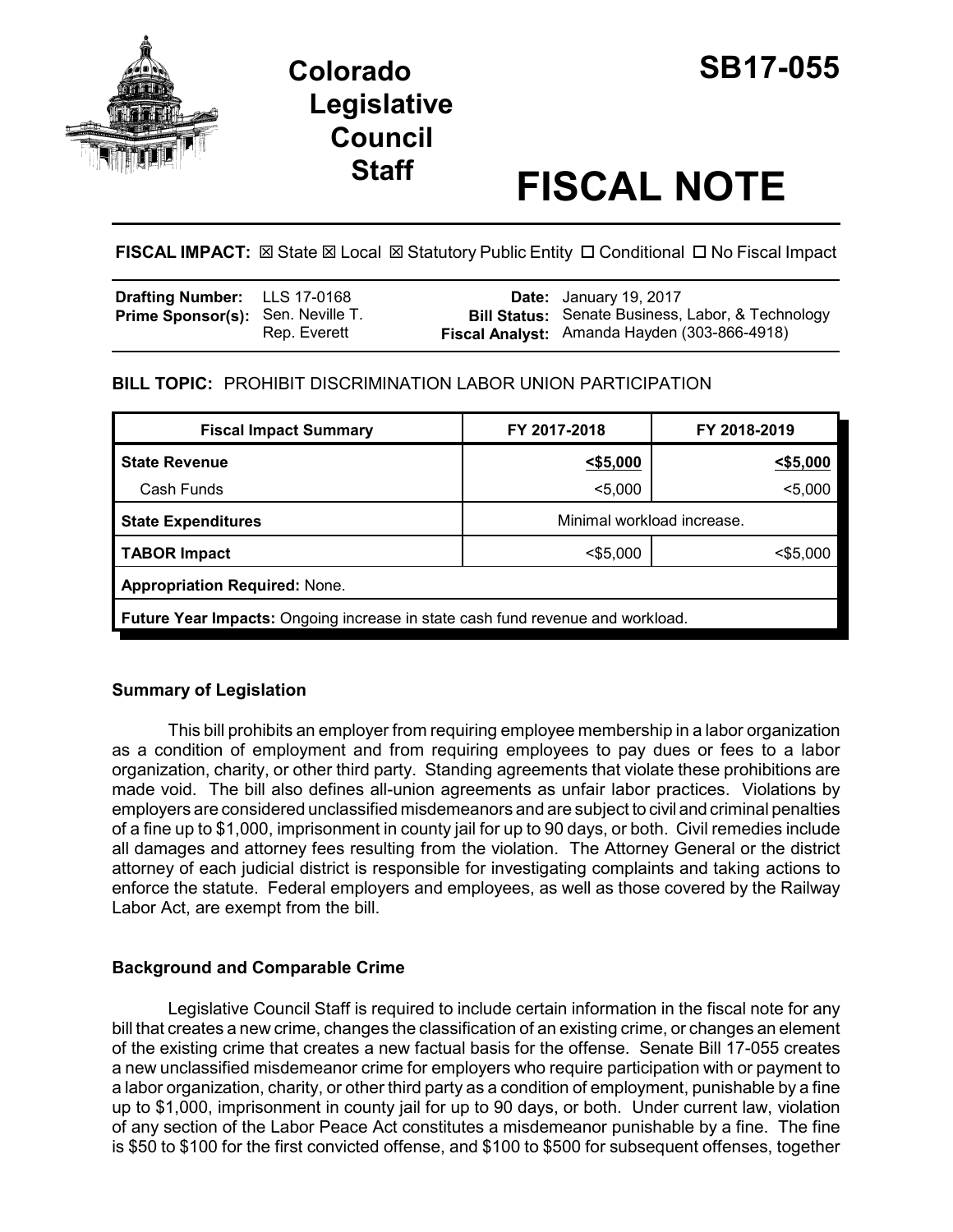Page 2

with costs. In the last three years, there have been no charges or convictions under the Labor Peace Act. The Department of Labor and Employment reports receiving six complaints related to unfair labor practices over the last two years, though no requests to revoke an all-union agreement or instances in which the director has declared an all-union agreement void.

According to the Bureau of Labor Statistics, Colorado had 194,000 union members in 2015, with another 21,000 workers represented by a union on their main job or covered by an employee association or contract while not being members themselves.

#### **State Revenue**

Beginning in FY 2017-18, this bill may increase state cash fund revenue by a minimal amount.

*Criminal fines.* Beginning in FY 2017-18, the bill may increase state cash fund revenue from fines by less than \$5,000 per year. Fine revenue is credited to the Fines Collection Cash Fund in the Judicial Department. The bill creates a misdemeanor penalty punishable by a fine of up to \$1,000. The fiscal note assumes a high rate of compliance by employers and that any increase in state cash fund revenue will be minimal.

*Court and administrative fees.*This bill may also increase state fee revenue by a minimal amount, including the \$50 per offender per month probation supervision fee. Fees are imposed for a variety of court-related costs, which vary based on the offense and the type of court. Typical fees may include such items as genetic testing, victim compensation, late fees, and other administrative fees. Some fee revenue is shared with local governments; please refer to the Local Government Impact section for additional information.

#### **TABOR Impact**

This bill may increase state cash fund revenue from fines and fees, which may increase the amount of money required to be refunded under TABOR for FY 2017-18 and FY 2018-19. TABOR refunds are paid out of the General Fund. Since the bill increases the TABOR refund obligation without a corresponding change in General Fund revenue, the amount of money available in the General Fund for the budget will decrease by an identical amount.

#### **State Expenditures**

Beginning in FY 2017-18, this bill may increase workload in the Department of Law, which is responsible for investigating and prosecuting complaints associated with employer violations, and in the Department of Labor and Employment, to answer questions from employers about the law. To the extent that the bill increases court filings for employer complaints, the bill may also increase the workload of the Judicial Department. Because the fiscal note assumes a high level of employer compliance, however, it is assumed that these workload increases will be minimal and can be accomplished within existing appropriations.

#### **Local Government Impact**

This bill affects local governments in the following ways: